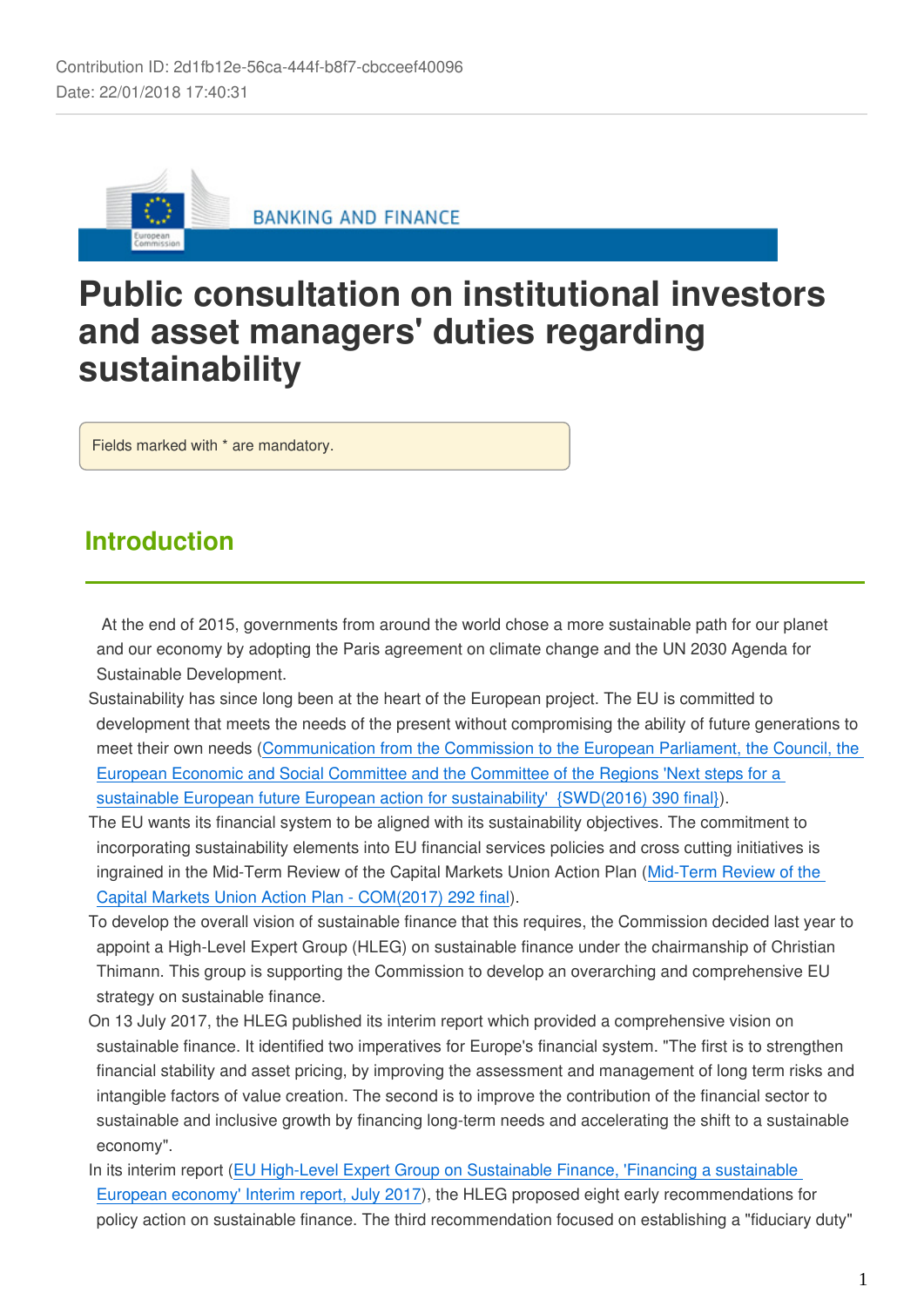that encompasses sustainability. The HLEG suggested clarifying that the duties of institutional investors and asset managers explicitly integrate material environmental, social and governance (ESG) factors and long term sustainability.

- Given the maturity and the interest of the HLEG recommendation, the Commission has decided to start work on an impact assessment to assess whether and how a clarification of the duties of institutional investors and asset managers in terms of sustainability could contribute to a more efficient allocation of capital, and to sustainable and inclusive growth.
- The duties of care, loyalty and prudence are embedded in the EU's financial framework governing obligations that institutional investors and asset managers owe to their end-investors/scheme members. These duties are the foundation of investment process.
- The implementation of these duties implies fulfillment of various obligations for asset managers and institutional investors that include, for instance, the duty to act in the best interest of beneficiaries /investors, with due care, skill and diligence in performing their activities, including the identification and management of conflict of interests. They are also required to act honestly, and ensure adequate and proportionate performance of their activities.
- Although these duties are embedded in the EU financial legal framework, it appears unclear that they require institutional investors and asset managers to assess the materiality of sustainability risks (i.e risks relating to environmental, social and governance issues). Market practices indicate that institutional investors and asset managers generally understand these duties as requiring a focus on maximising short-term financial returns and disregard long-term effects on performance due to sustainability factors and risks. This can lead to misallocation of capital and might give rise to concerns about financial stability since markets can be vulnerable to abrupt corrections, such as those associated with the delayed transition to low carbon economies.
- This consultation will help the Commission gather and analyse the necessary evidence to determine possible action to improve the assessment and integration of sustainability factors in the relevant investment entities' decision-making process.
- **Please note**: In order to ensure a fair and transparent consultation process **only responses received through our online questionnaire will be taken into account** and included in the report summarising the responses. Should you have a problem completing this questionnaire or if you require particular assistance, please contact fisma-investors-duties-sustainability@ec.europa.eu. More information:
	- [on this consultation](https://ec.europa.eu/info/consultations/finance-2017-investors-duties-sustainability_en)
	- [on the protection of personal data regime for this consultation](https://ec.europa.eu/info/files/specific-privacy-statement-institutional-investors-and-asset-managers-duties-regarding-sustainability_en)

## Glossary

**Relevant investment entities:** entities managing assets entrusted to them

**Sustainability factors:** for the purpose of this consultation, sustainability factors refer to environmental, social and governance issues as defined by the United Nations Environment Programme (UNEP) (*[UNEP](https://ec.europa.eu/eusurvey/UNEP Inquiry, Definitions and Concepts: Background Note, 2016)  [Inquiry, Definitions and Concepts: Background Note, 2016](https://ec.europa.eu/eusurvey/UNEP Inquiry, Definitions and Concepts: Background Note, 2016)*). The exact scope of sustainability factors to be addressed is also the object of this consultation.

**Environmental issues** relate to the quality and functioning of the natural environment and natural systems including biodiversity loss; greenhouse gas emissions, renewable energy, energy efficiency, natural resource depletion or pollution; waste management; ozone depletion; changes in land use; ocean acidification and changes to the nitrogen and phosphorus cycles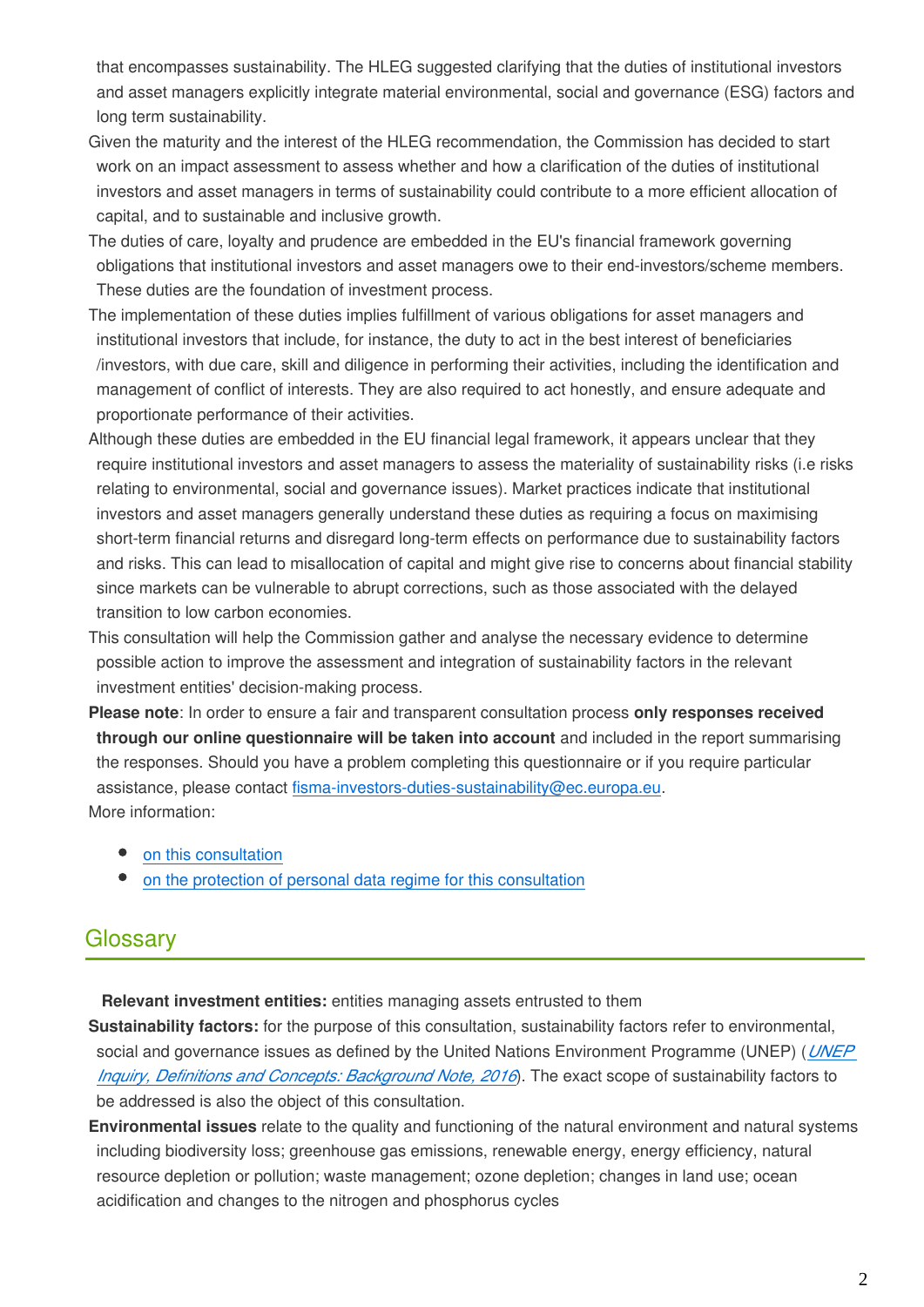**Social issues** relate to rights, well-being and interests of people and communities including human rights, labour standards, health and safety, relations with local communities, activities in conflict zones, health and access to medicine, consumer protection; and controversial weapons.

**Governance issues** relate to the management of investee entities. Issues include board structure, size, diversity, skills and independence; executive pay; shareholder rights; stakeholder interaction; disclosure of information; business ethics; bribery and corruption; internal controls and risk management; and, in general, issues dealing with the relationship between a company's management, its board, its shareholders and its other stakeholders.

## **1. Information about you**

**\***Are you replying as:

- **a** private individual
- **a** an organisation or a company
- a public authority or an international organisation

**\***Name of your organisation:

PensionsEurope

Contact email address:

**The information you provide here is for administrative purposes only and will not be published**

matthies.verstegen@pensionseurope.eu

**\***Is your organisation included in the Transparency Register?

(If your organisation is not registered, [we invite you to register here,](http://ec.europa.eu/transparencyregister/public/homePage.do?locale=en) although it is not compulsory to be registered to reply to this consultation. [Why a transparency register?](http://ec.europa.eu/transparencyregister/public/staticPage/displayStaticPage.do?locale=en&reference=WHY_TRANSPARENCY_REGISTER))

Yes

 $\odot$  No

**\***If so, please indicate your Register ID number:

5199259747-21

#### **\***Type of organisation:

- C Academic institution C Media
- $\degree$  Company, SME, micro-enterprise, sole trader  $\degree$  Non-governmental organisation
- Institutional investor Think tank
- Consultancy, law firm  $\circ$  Trade union
- Consumer association Consumer association
- **O** Industry association
- 
- 
- 
- 
- 

**\***Where are you based and/or where do you carry out your activity?

Belgium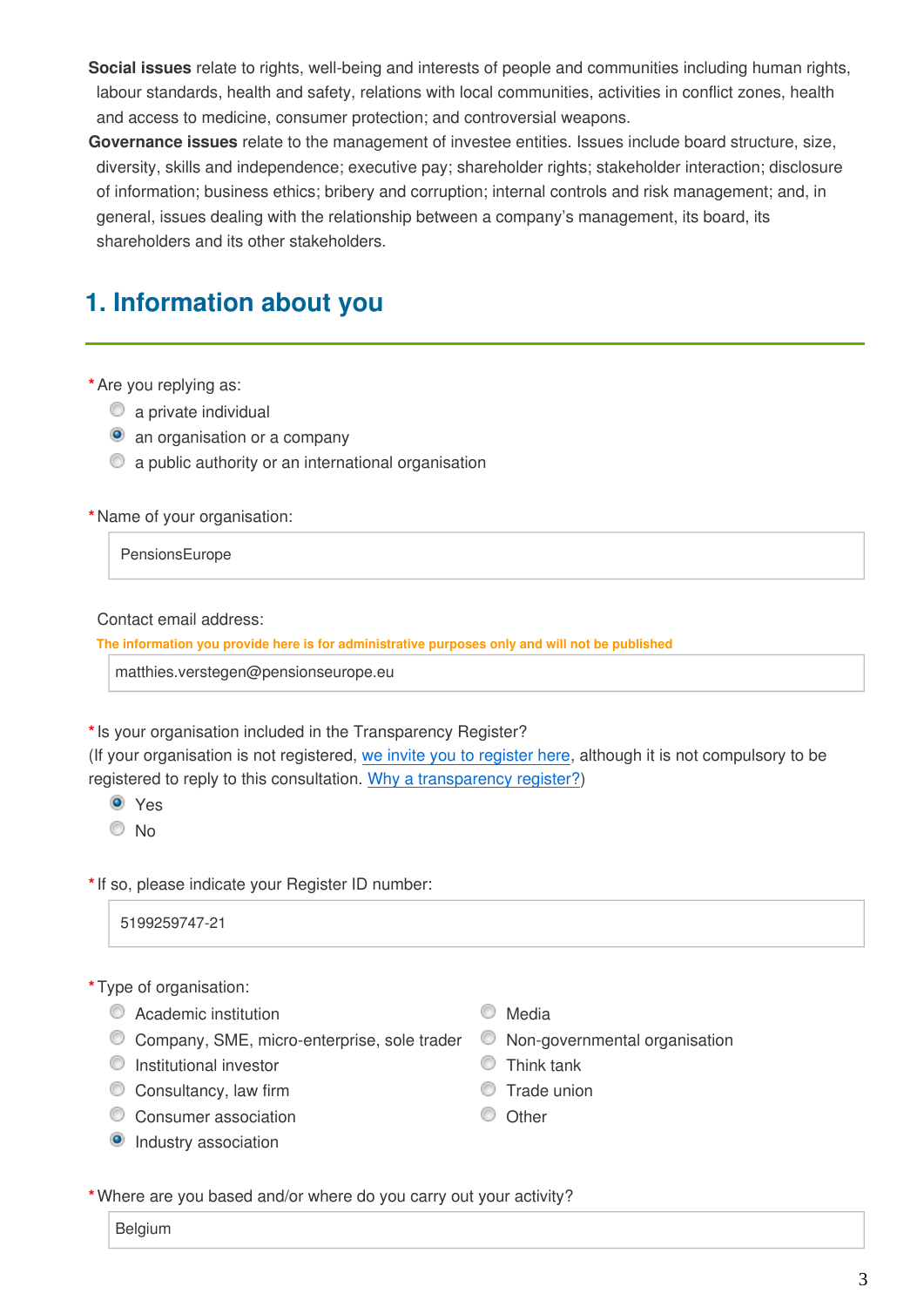- **\***Field of activity or sector (*if applicable*):
	- *at least 1 choice(s)*
		- Accounting
		- **Auditing**
		- **Banking**
		- Credit rating agencies
		- $\Box$  Insurance
		- Occupational pension provision
		- **Personal pension provision**
		- Collective Investment Management
		- Individual portfolio management
		- $\Box$  Financial advice
		- Market infrastructure operation (e.g. CCPs, CSDs, Stock exchanges)
		- Service provider (e.g. index provider, research providers)
		- Other
		- $\Box$  Not applicable

Total assets under management in EUR (as of 30.09.2017)

Our members' members manage EUR 3.5 trillion



**\***Contributions received are intended for publication on the Commission's website. Do you agree to your contribution being published?

#### ([see specific privacy statement](http://ec.europa.eu/info/node/)  $\mathbb{Z}$ )

- Yes, I agree to my response being published under the name I indicate (*name of your organisation /company/public authority or your name if your reply as an individual*)
- $\bullet$  No, I do not want my response to be published

## **2. Your opinion**

### 2.1 Questions addressed to all respondents:

#### I. General overview

**1) Do you think relevant investment entities should consider sustainability factors in their investment decision-making?**

- Yes
- $\odot$  No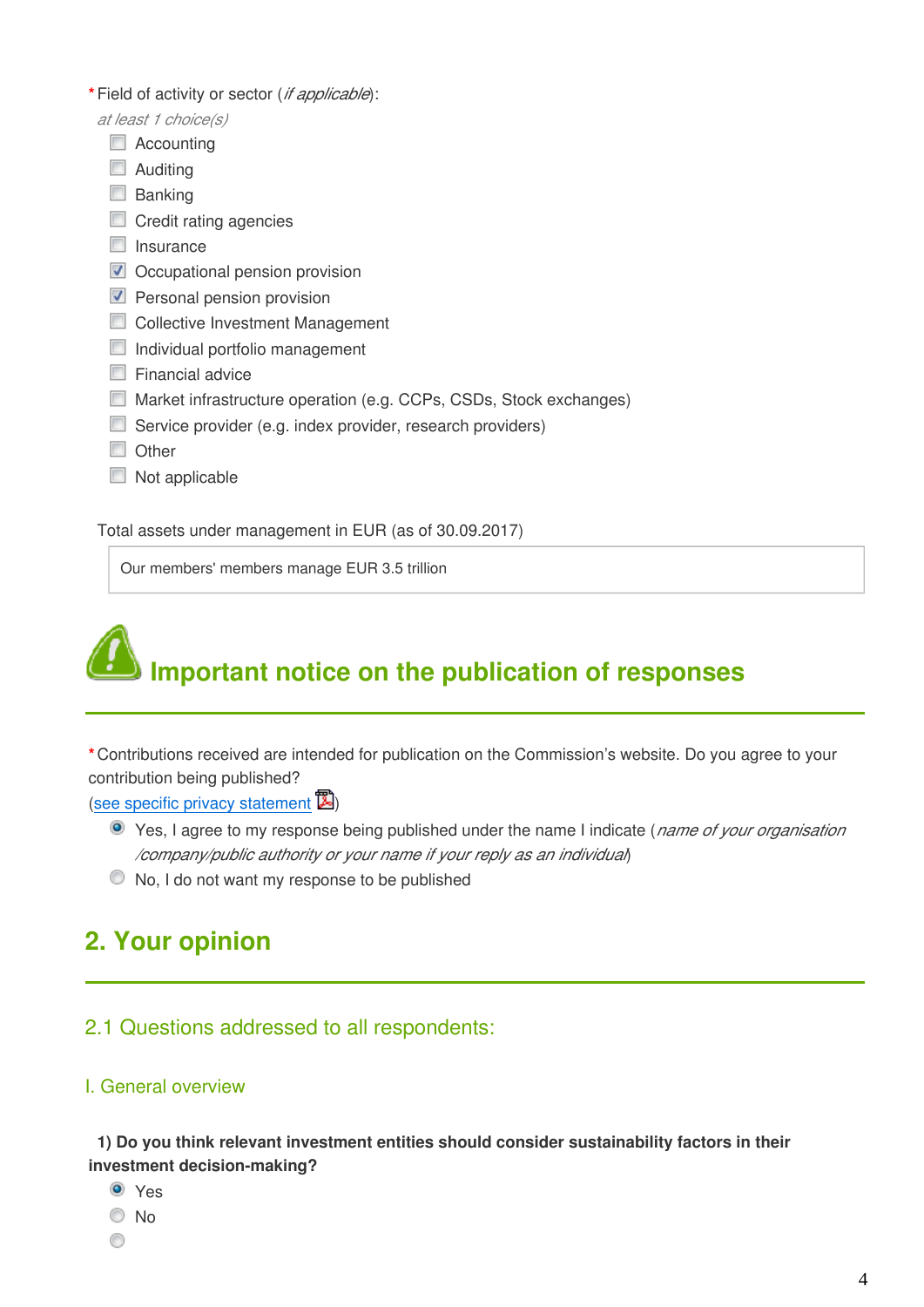#### *Please explain the reasons:*

In our submission we would like to focus on the role of pension funds.

Pension funds are institutions with a social purpose that exist to provide occupational retirement provision. As awareness of the need to address sustainability challenges increases – in particular the need to tackle climate change – pension funds understand they will need to respond to societal expectations in the area of sustainable finance.

There is a clear trend of pension funds increasingly considering sustainability factors in their investment decision-making. In our view, the modern understanding of fiduciary duty does not obstruct pension funds from addressing sustainability risks, where those risks are considered to be material financial risks. In particular, the IORP II directive clarified that Member States shall allow IORPs to take into account the potential long-term impact of investment decisions on environmental, social, and governance factors within the prudent person rule.

There are many best practices and approaches of how pension funds consider sustainability factors. The diversity in approaches stems from a large number of factors. This includes, for example, societal preferences (e.g. stronger focus on environment concerns over social aspects or vice versa), the size of funds or the occupational pension system overall, the position of the sponsoring company towards ESG aspects and the role of the social partners.

Therefore, while pension funds more and more will need to address societal expectations on responsible investment, we believe that a prescriptive, mandatory approach would not be able to take account of this diversity of existing approaches. The IORP II Directive recognises that for smaller funds there is the possibility that "the costs of a system to monitor the relevance and materiality of [ESG] factors and how they are taken into account are disproportionate to the size, nature, scale and complexity of its activities." (Recital 58).

Moreover, it should be noted that the ESG provisions of the IORP II Directive have yet to be transposed into national law so their value has yet to be assessed. We therefore advise to assess their impact under the normal review provisions of the IORP II Directive.

If new legislation would be introduced, pension funds would strongly prefer principle-based rules without reliance on delegated and implementing acts, so that Member States can cater for the local specificities of pension funds, which do not fall under a harmonised European framework.

It is important to recognise that, that in making investment decisions, ESG criteria can only be one among many other risk factors. A stronger focus on ESG risks should not result in reduced focus on other sources of risks.

Finally, we would like to comment on question 5 on the extent to which investors incorporate ESG criteria. A differentiation should be made between the number of funds and the assets under management. Looking at IORPs, there are thousands of single member schemes, but their total assets are much smaller than the smaller group of funds that manage tens or even hundreds of billions of euros. Just looking at the number of pension funds that incorporate ESG criteria does not give a full picture of the impact that efforts from the pensions sector has.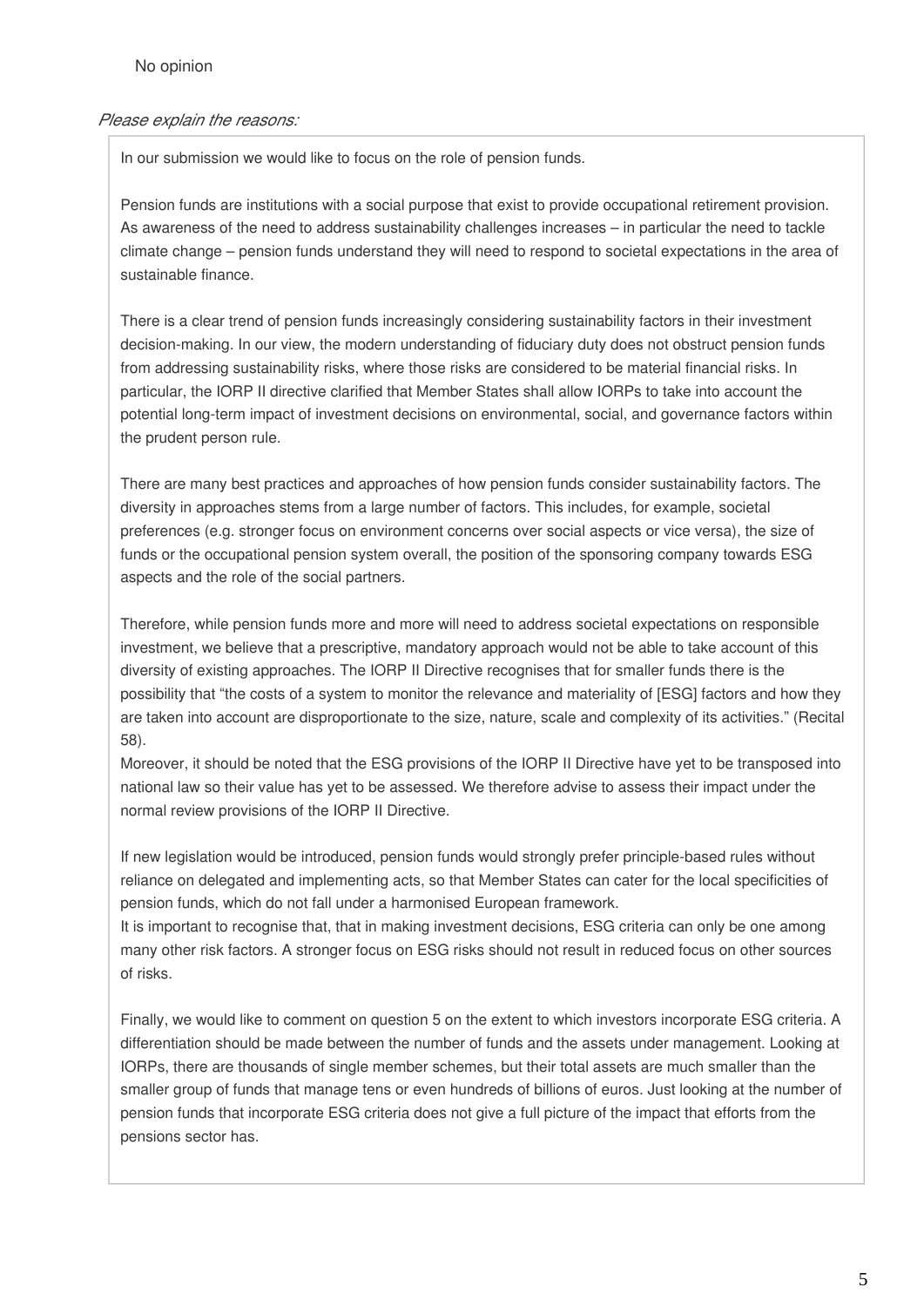**2) What are the sustainability factors that the relevant investment entities should consider? (Please make a choice and indicate the importance of the different factors (1 is not important and 5 is very important). (Please refer to the definition in the Glossary).**

|                                                                                                     | Yes | No. | No.<br>opinion |
|-----------------------------------------------------------------------------------------------------|-----|-----|----------------|
| Climate factors (these include climate mitigation factors as well as climate<br>resilience factors) |     | €   |                |
| Other environmental factors                                                                         |     | €   |                |
| Social factors                                                                                      |     | €   |                |
| Governance factors                                                                                  |     | Œ   |                |
| <b>Others</b>                                                                                       |     | œ   |                |

Importance for climate factors:

- $\circ$  1
- $\circ$  2
- $\circ$  3
- $\circ$  4
- $\circ$  5

Importance for other environmental factors:

- $\circ$  1
- $\circ$  2
- $\circ$  3
- $\circ$  4
- $\circ$  5

Importance for social factors:

- $\circ$  1
- $\circ$  2
- $\circ$  3
- $\circ$  4
- $\circ$  5

Importance for governance factors:

- $\circ$  1
- $\circ$  2
- $\odot$  3
- $\circ$  4
- $\circ$  5

*Please specify, which specific factors within the above categories you are considering, if any:*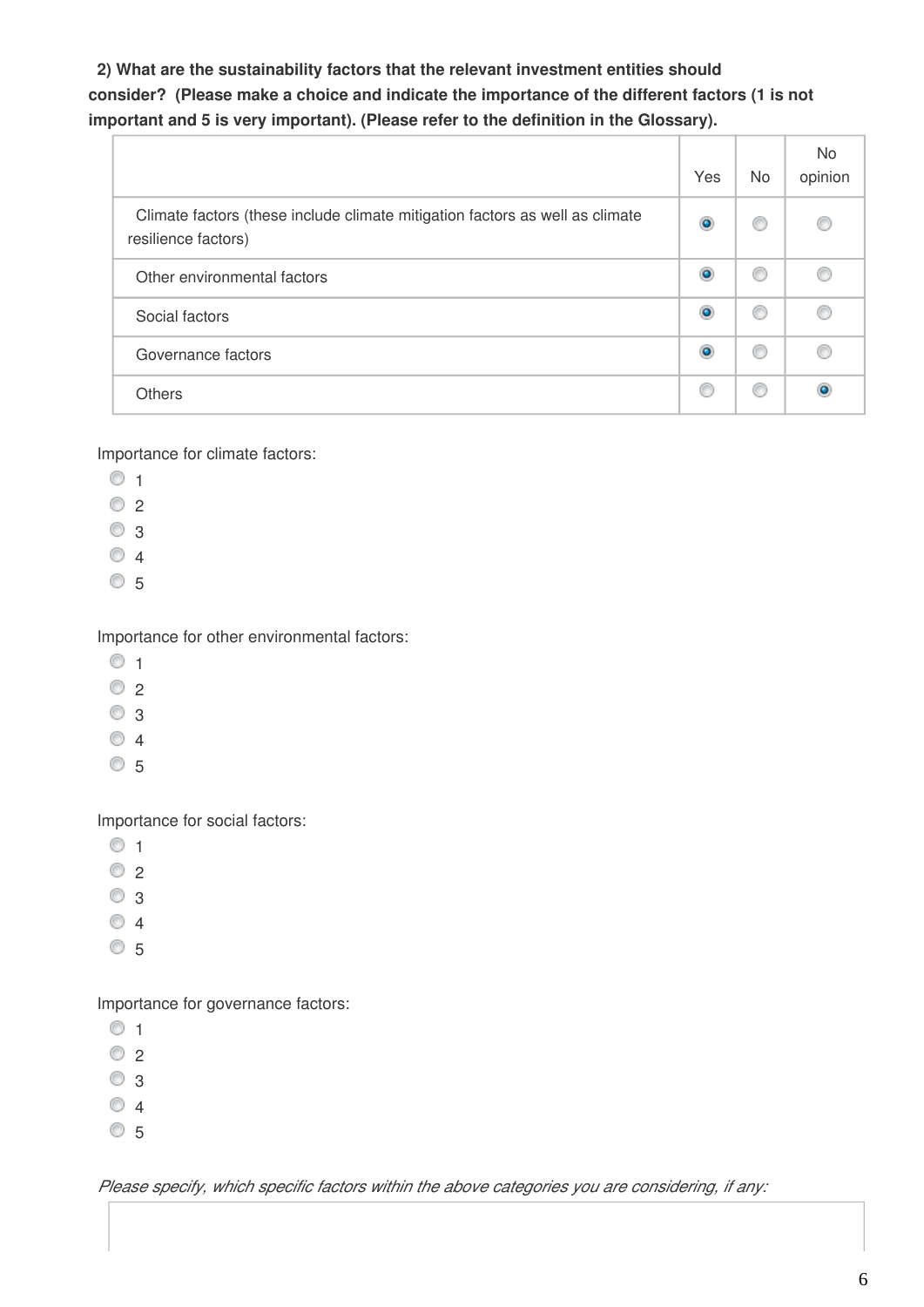As explained above, pension funds will have different views and preference on the different elements that make up sustainability across Europe, based on societal views and the values of the sponsor. We therefore believe that there should be room for pension funds to prioritise and focus on specific sustainability issues in their investment decision-making.

### **3) Based on which criteria should the relevant investment entities consider sustainability factors in their investment decision making?**

*Please explain:*

See answer to question 2.

**4) Which of the following entities should consider sustainability factors in their investment decision-making? (Possibility to select several answers). If so, please indicate the level of impact that this would have (1 is the smallest impact and 5 is the highest impact).**

|                                                                   | Yes | N <sub>o</sub> | <b>No</b><br>opinion |
|-------------------------------------------------------------------|-----|----------------|----------------------|
| Occupational pension providers                                    | ۰   |                |                      |
| Personal pension providers                                        |     |                |                      |
| Life insurance providers                                          |     |                |                      |
| Non-life insurance providers                                      |     |                |                      |
| Collective investment funds (UCITS, AIF, EuVECA, EuSEF,<br>ELTIF) |     |                |                      |
| Individual portfolio managers                                     |     |                |                      |

#### *Please explain:*

See answer to question 1.

The impact of considering sustainability factors in investment decisions depends on the requirements that would be introduced. Moreover, larger pension funds would be able to distribute some of the fixed costs over a larger number of participants and would therefore be less impacted. We would therefore urge the European Commission to consider the proportionality of any new mandatory requirements.

Level of impact for occupational pension providers:

- $\circ$  1
- $\circ$  2
- <sup>3</sup>
- $\circ$  4
- ⊙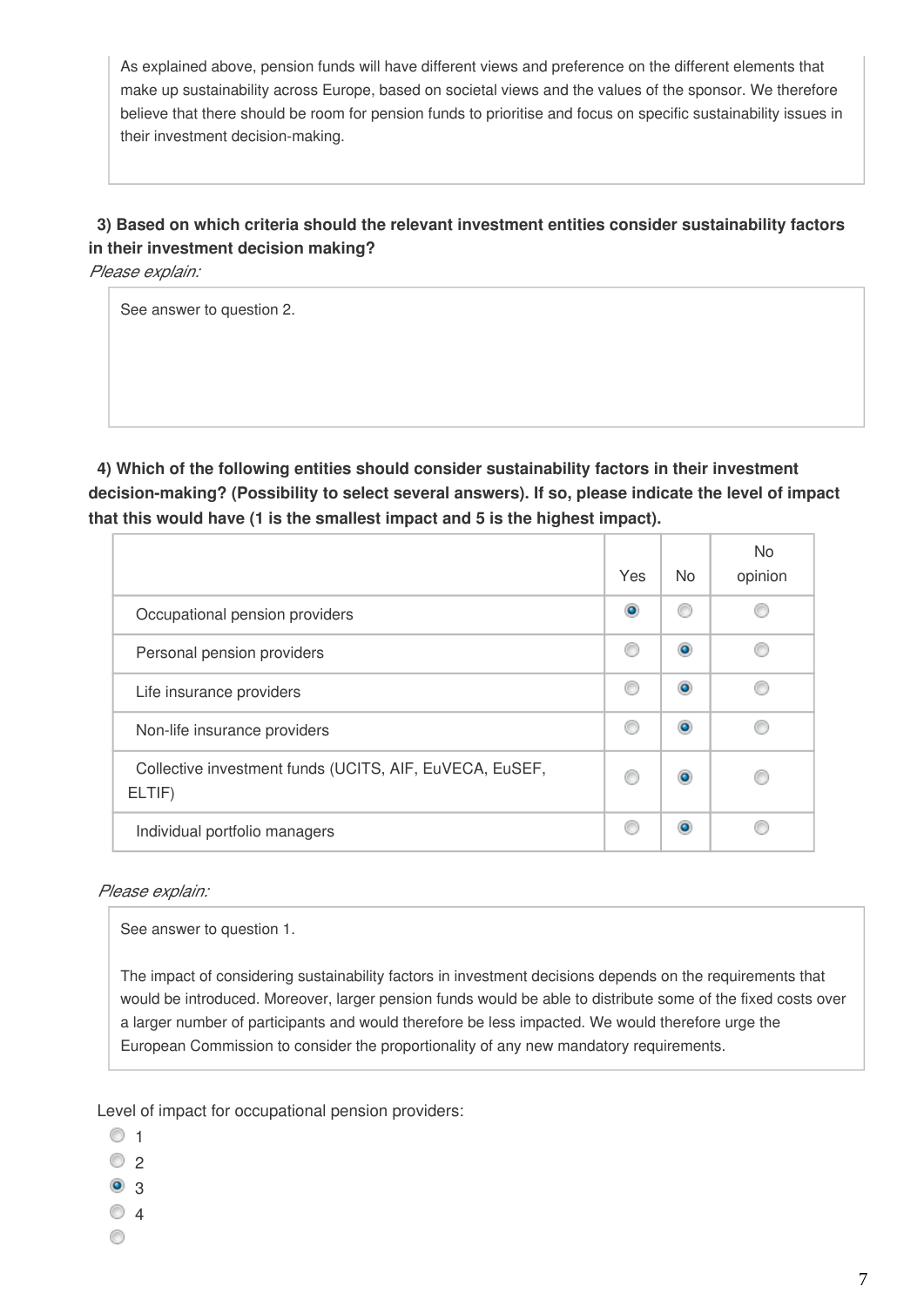### II. Problem

**5) To your knowledge, what share of investment entities active in the EEA (European Economic Area) currently consider sustainability factors in their investment decisions?**

|                                                                      | All or<br>almost<br>all | More<br>than<br>two<br>thirds | More<br>than<br>half | More<br>than a<br>third | None<br>or<br>almost<br>none | No.<br>opinion |  |  |  |   |  |
|----------------------------------------------------------------------|-------------------------|-------------------------------|----------------------|-------------------------|------------------------------|----------------|--|--|--|---|--|
| Occupational pension providers                                       | ∩                       | ∩                             | $\circledcirc$       | ∩                       | ⋒                            |                |  |  |  |   |  |
| Personal pension providers                                           | ∩                       | ⊙                             | ⊙                    | ∩                       | ⊙                            |                |  |  |  |   |  |
| Life insurance providers                                             | ⋒                       | ⊙                             | ◎                    | ∩                       | ◎                            |                |  |  |  |   |  |
| Non-life insurance providers                                         | ⋒                       | ⋒<br>∩<br>⋒<br>∩<br>⋒         | ⋒                    |                         |                              |                |  |  |  | C |  |
| Collective investment funds<br>(UCITS, AIF, EuVECA, EuSEF,<br>ELTIF) |                         |                               |                      | ∩                       | €                            |                |  |  |  |   |  |
| Individual portfolio managers                                        | ⋒                       | ⋒                             | ⋒                    | ⋒                       |                              |                |  |  |  |   |  |

**6) To your knowledge, which is the level of integration of sustainability factors by the different investment entities (active in the EEA)?**

|                                                                      | High<br>integration | <b>Medium</b><br>integration | Low<br>integration | No.<br>integration | N <sub>o</sub><br>opinion |
|----------------------------------------------------------------------|---------------------|------------------------------|--------------------|--------------------|---------------------------|
| Occupational pension providers                                       |                     |                              |                    |                    |                           |
| Personal pension providers                                           |                     |                              | e                  |                    |                           |
| Life insurance providers                                             |                     |                              |                    |                    |                           |
| Non-life insurance providers                                         |                     |                              |                    |                    |                           |
| Collective investment funds<br>(UCITS, AIF, EuVECA, EuSEF,<br>ELTIF) |                     |                              | C                  |                    |                           |
| Individual portfolio managers                                        |                     |                              |                    |                    |                           |

**7) Which constraints prevent relevant investment entities from integrating sustainability factors or facilitate their disregard. Please provide the importance of the different constraints that you consider relevant (1 is not important and 5 is very important).**

|                                  | ◠ | ↷<br>v. | ∽<br>J | No<br>opinion |
|----------------------------------|---|---------|--------|---------------|
| Lack of expertise and experience |   |         | C      |               |
|                                  |   |         |        |               |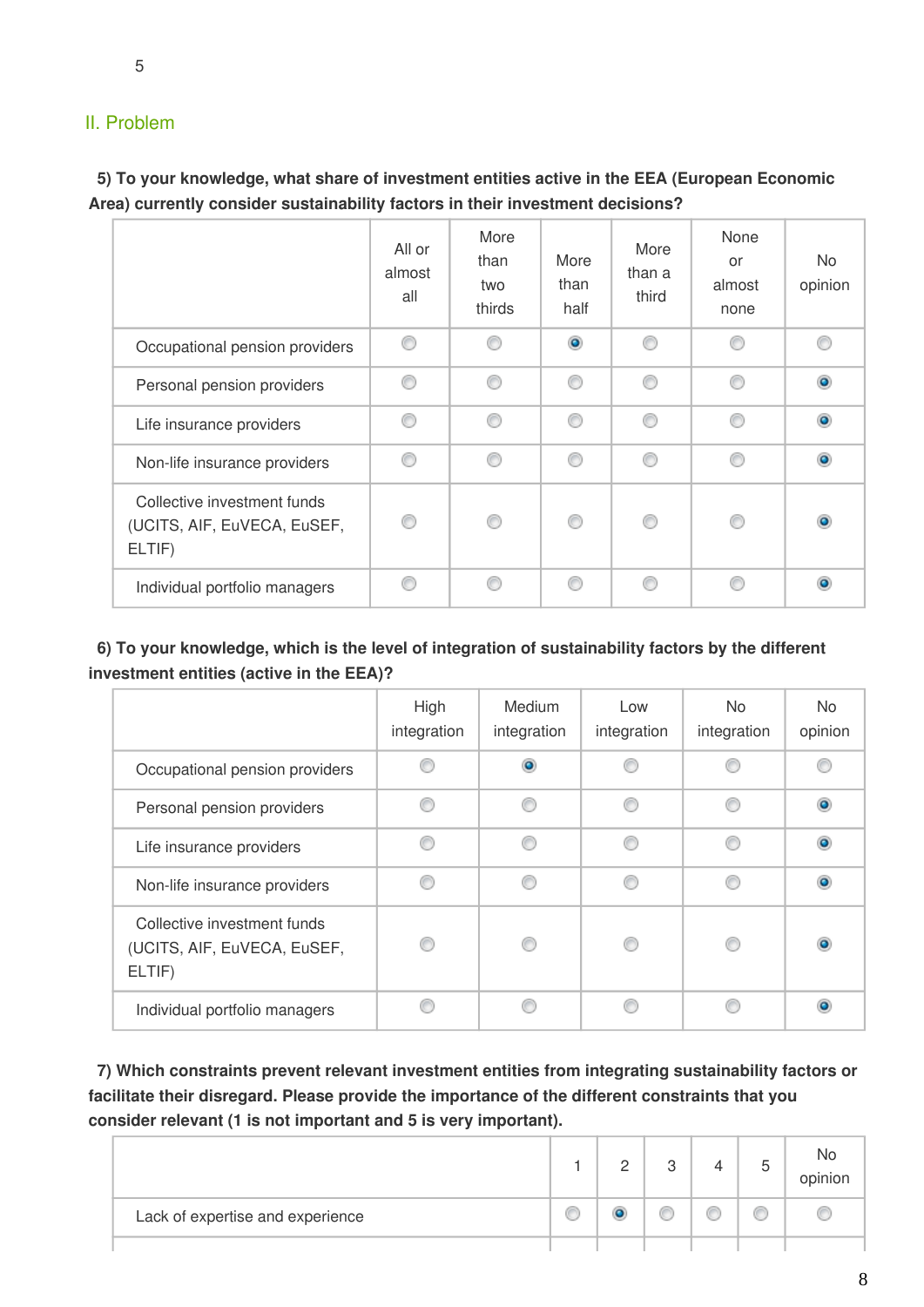| Lack of data/research                                                   | C         |           |           | о              |   |           |
|-------------------------------------------------------------------------|-----------|-----------|-----------|----------------|---|-----------|
| Lack of impact on asset performance                                     | C         |           |           | ◎              | ⋒ | $\bullet$ |
| Inadequate methodologies for the calculation of<br>sustainability risks | ⊙         | ⋒         |           | $\circledcirc$ |   |           |
| Inadequate sustainable impact metrics                                   | O         | ⊙         | €         | $\circledcirc$ | ∩ | ∩         |
| Excessive costs for the scale of your company                           | C         | ∩         | $\bullet$ | ⊙              | ∩ | ⋒         |
| No interest from financial intermediaries                               | O         | ∩         | €         | ⊙              | ⋒ | $\bullet$ |
| No interest from beneficiaries/clients                                  | O         | ⊙         | C         | ⊙              | ⋒ | $\bullet$ |
| European regulatory barriers                                            | O         | $\bullet$ | €         | ⊙              | ∩ | ∩         |
| National regulatory barriers                                            | ⊙         | $\bullet$ | C         | ⊙              | ⋒ | ∩         |
| Lack of fiscal incentives                                               | $\bullet$ | ∩         | ⋒         | ⊙              | ∩ | ∩         |
| Lack of eligible entities                                               | ⊙         | $\bullet$ | ⋒         | ⊙              | ∩ | ⋒         |
| <b>Others</b>                                                           | ⊙         | ⋒         | ⋒         | ⊙              | ⋒ | ⋒         |

*Please provide more details on what the constraints/reasons are and how they limit the integration of sustainability factors:*

In terms of European and national regulatory barriers, incorporating sustainability considerations could prove challenging if other regulatory or supervisory initiatives discourage pension funds from long-term investments. As the Interim Report of the High-Level Expert Group pointed out, longer investment horizons make investors more sensitive to sustainability risks that may materialise only in the longer term.

At the moment, there are examples of national prudential regulation or supervision that discourages longterm investments, by focusing on short-term liquidity and too strictly regulating illiquid assets. This is not sufficiently in accordance with the nature of the liabilities of pension funds, and may excessively limit asset allocation to long-term investment categories.

The EU should also refrain from adopting EIOPA's 'common framework balance sheet' as a risk management and transparency tool and the call for regulatory responses by the national competent authorities based on it, and instead ensure capital requirements do not penalise long-term investment in infrastructure and other long-term assets.

**8) How challenging is it for relevant investment entities to integrate the different sustainability factors? (1 is not challenging and 5 is very challenging) - Please refer to the definition in the Glossary).**

|                                                                                                     | 2 | 3 | 5 | No<br>opinion |
|-----------------------------------------------------------------------------------------------------|---|---|---|---------------|
| Climate factors (these include climate mitigation factors<br>as well as climate resilience factors) |   |   |   |               |
| <b>Other Environment factors</b>                                                                    |   |   |   |               |
|                                                                                                     |   |   |   |               |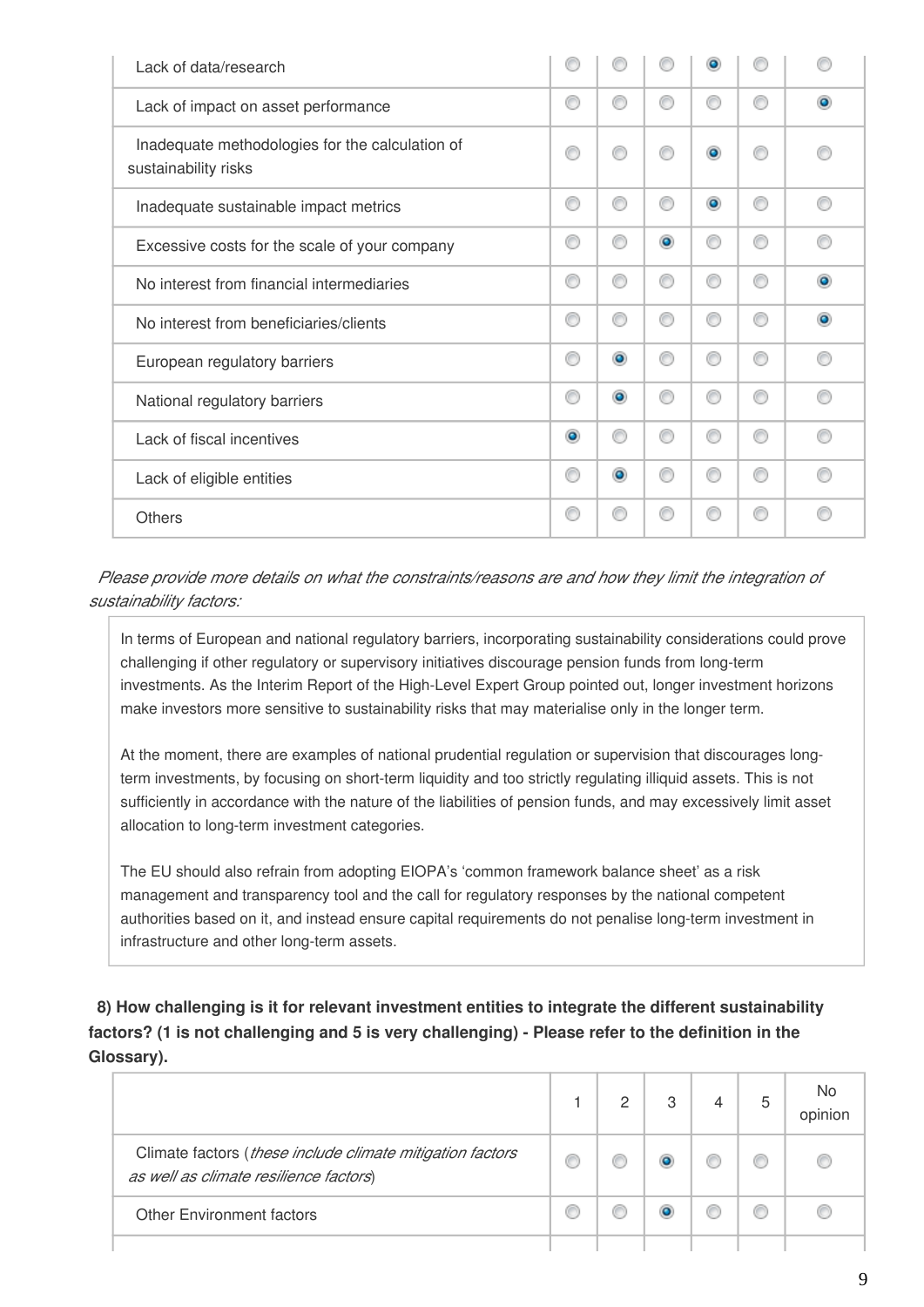| Social factors     | Œ | Ô | C | ۱ |  |
|--------------------|---|---|---|---|--|
| Governance factors | C | f | C | Ô |  |
| <b>Others</b>      | e | f | C | C |  |

*Please explain:*

### III. Policy options

**9) In which area should relevant investment entities consider sustainability factors within their investment decision-making? Please make a choice and indicate the relevance of the different areas (1 is minor relevance and 5 is very high relevance).**

|                        | Yes | No | <b>No</b><br>opinion |
|------------------------|-----|----|----------------------|
| Governance             |     |    |                      |
| Investment<br>strategy |     |    | ٥                    |
| Asset allocation       |     |    |                      |
| Risk management        |     |    |                      |
| Others                 |     |    |                      |

Relevance for governance:

- $\circ$  1
- $\circ$  2
- $\odot$  3
- $\circ$  4
- $\circ$  5

#### **10) Within the area of governance, which arrangements would be most appropriate to enable the integration of sustainability factors? (1 is the not appropriate and 5 is the very appropriate).**

|                                                             |   | 2 | 3 | 5 | No<br>opinion |
|-------------------------------------------------------------|---|---|---|---|---------------|
| Specific sustainability investment Committee                |   |   |   |   |               |
| Specific sustainability member of the Board                 |   |   |   |   |               |
| Sustainability performance as part of remuneration criteria | o |   |   |   |               |
|                                                             |   |   |   |   |               |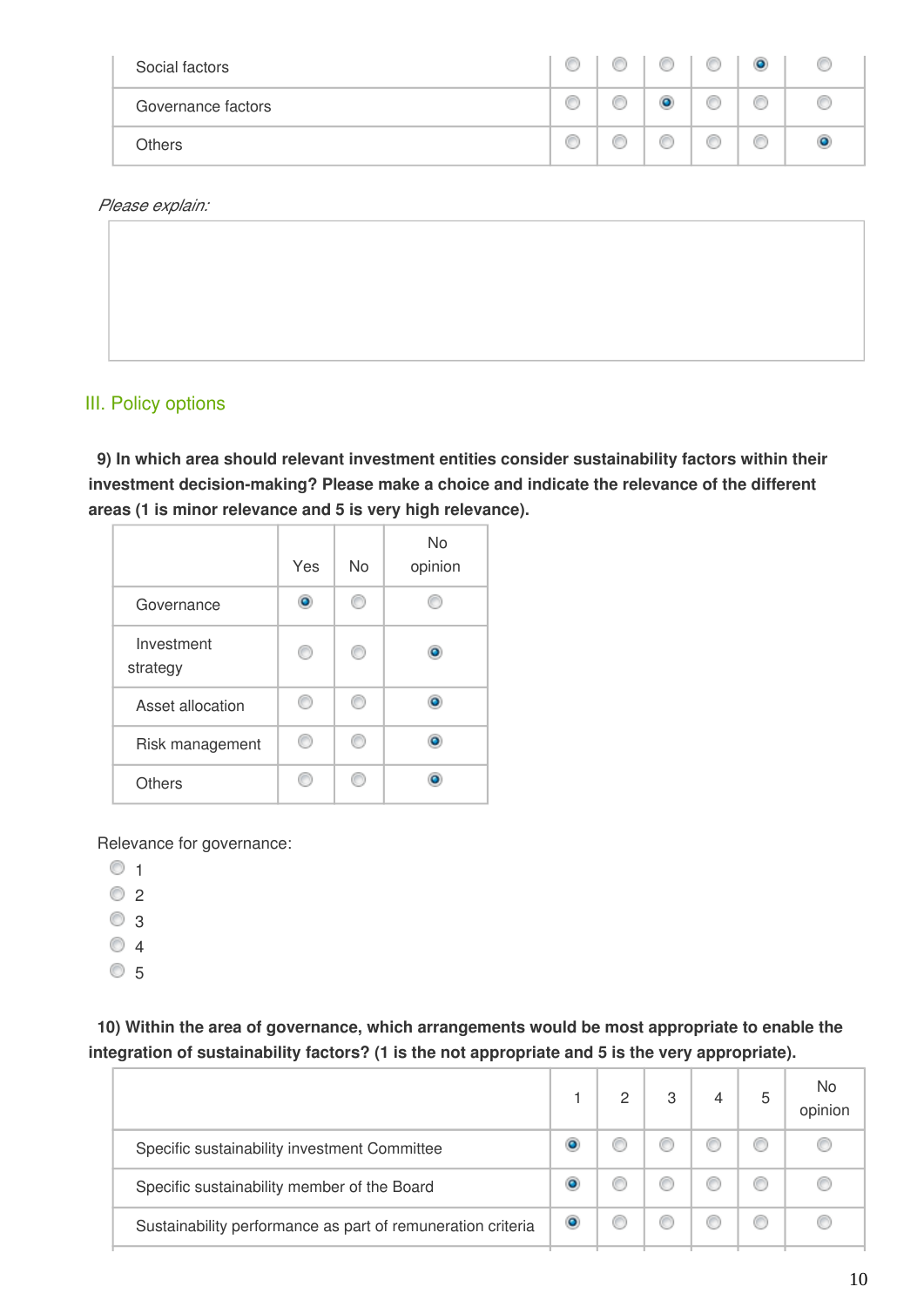| Integration of sustainability factors in the investment<br>decision process |  |  |  |
|-----------------------------------------------------------------------------|--|--|--|
| Integration of sustainability checks in the control process                 |  |  |  |
| Periodic reporting to senior management/board                               |  |  |  |
| <b>Others</b>                                                               |  |  |  |

### **11) Should insurance and pension providers consult their beneficiaries on an annual/periodic basis on their preference as regards sustainability factors?**

- Yes
- $\odot$  No
- C No opinion

#### *Please explain:*

Some pension funds are consulting their beneficiaries on their preferences regarding sustainability factors. We strongly feel that these initiatives should not be required by EU regulation but remain voluntary or fall under national requirements, so that this engagement can be tailored to the specificities of the fund or member state.

For example, it could be relevant to consider whether the fund is defined-benefit or defined-contribution. In the case of defined-benefit, the sponsor carries the investment risk and may be called on for sponsor support if the investment returns do not cover the liabilities. The sponsor therefore has a stronger vested interest in the performance and asset allocation than in the case of a defined-contribution scheme. Moreover, if a requirement to consult members were to be introduced, we strongly feel there should be low degree of prescriptiveness in these rules.

#### **12) Within the portfolio's asset allocation, should relevant investment entities consider sustainability factors even if the consideration of these factors would lead to lower returns to beneficiaries/clients in the medium/short term?**

- Yes
- <sup>O</sup>No
- C No opinion

#### *Please explain:*

It is the primary object of pension funds to achieve investment returns for their members. There is a lively academic and professional debate about the link between sustainability factors and investment returns. There are studies that seem to indicate that that ESG portfolios do not necessarily underperform compared to 'normal' portfolios. Nonetheless, there are still others that believe that limiting the extent to which an investor can diversify their portfolio will ultimately lead to worse risk/return ratios. We believe that ultimately pension funds should be free to choose their investment believes and principles. Their fiduciary duty already obliges pension funds to then act according to those believes in the best interest of their members, which will include striking a balance between the longer-term obligations towards younger members and the shorterterm obligations towards members receiving benefits. In any case the current understanding of fiduciary duty does not prevent pension funds from accepting short-term reduced returns if they believe it will generate better outcomes for their members in the long run.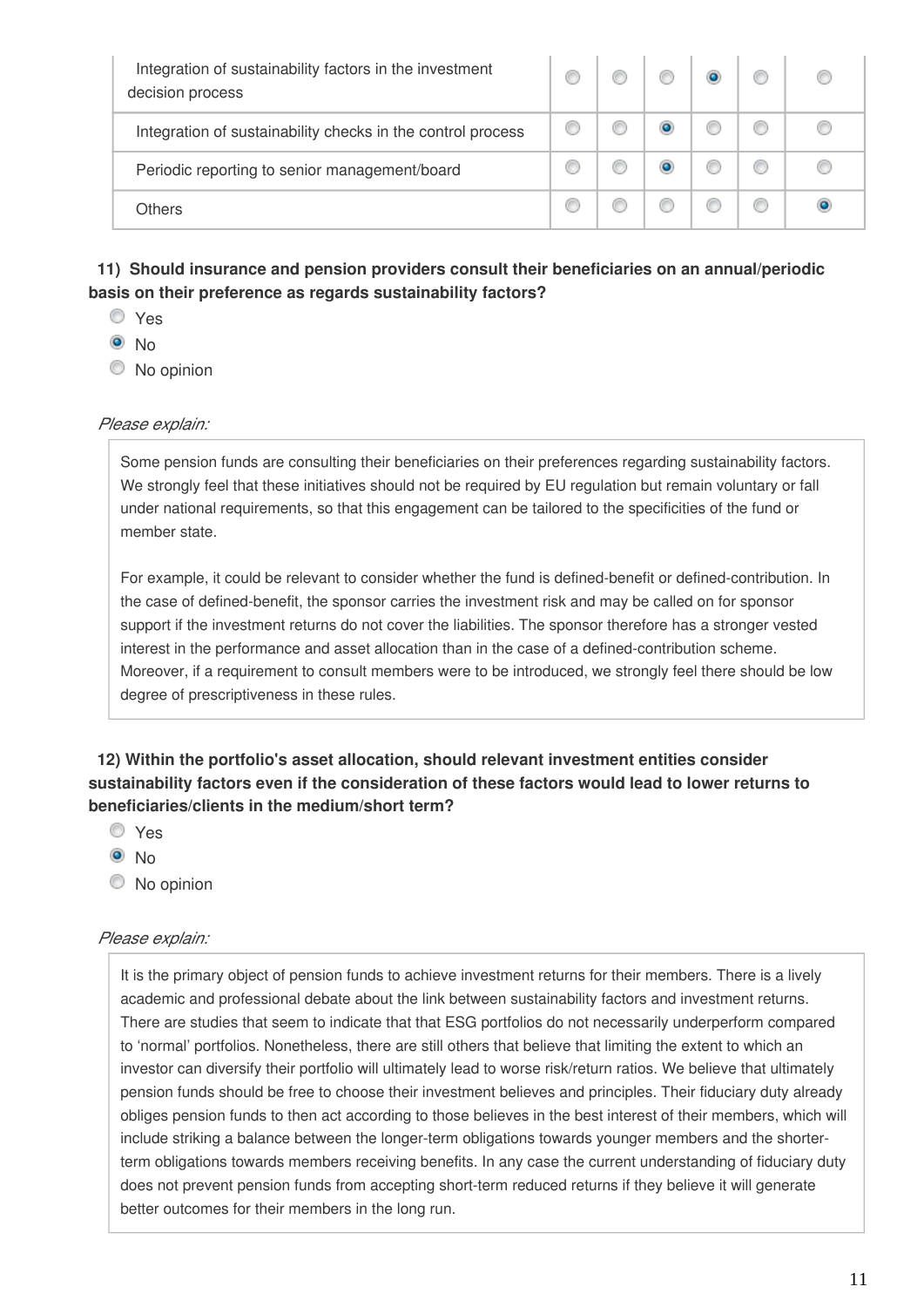**13) Within the area of risk management, does the current set of corporate disclosures provide the relevant investment entities with adequate information to perform sustainability risk assessments in respect of investee companies?**

- Yes
- $\odot$  No
- $\bullet$  No opinion

*Please explain where the possible gaps are, if any:*

A combination of mandatory and voluntary reporting standards are an important tool for investors such as pension funds, but currently there is not sufficient information available. However, some improvements will be achieved with the implementation of the Shareholders' Rights Directive.

We feel that climate related standards should be linked to the TCFD framework and represent an integrated approach.

**14) Do the overall information or risk metrics available enable the relevant investment entities to adequately perform sustainability risk assessments?**

- Yes
- $\odot$  No
- C No opinion

*Please explain where the possible gaps are, if any:*

#### **15) Do you think that uniform criteria to perform sustainability risk assessments should be developed at EU level?**

- Yes
- **O** No
- C No opinion

#### *Please explain:*

We do not believe there is merit in enforcing uniform criteria to perform sustainability risk assessment. It is important to note that certain categories of sustainability risks are highly dependent on policies, for example in the case of stranded assets. The materiality of long-term sustainability risks may also dependent on technological change and innovation. A uniform framework may not be fluid enough to deal with the diversity of views about the impact of these factors. Moreover, if the process in which sustainability criteria are considered by institutional investors becomes too harmonised, the risk of herd behaviour and 'green bubbles' could occur. Finally, pension funds differ greatly in size and therefore capacity to deal with sustainability risk assessments. New regulation should avoid excessive costs that ultimately will fall on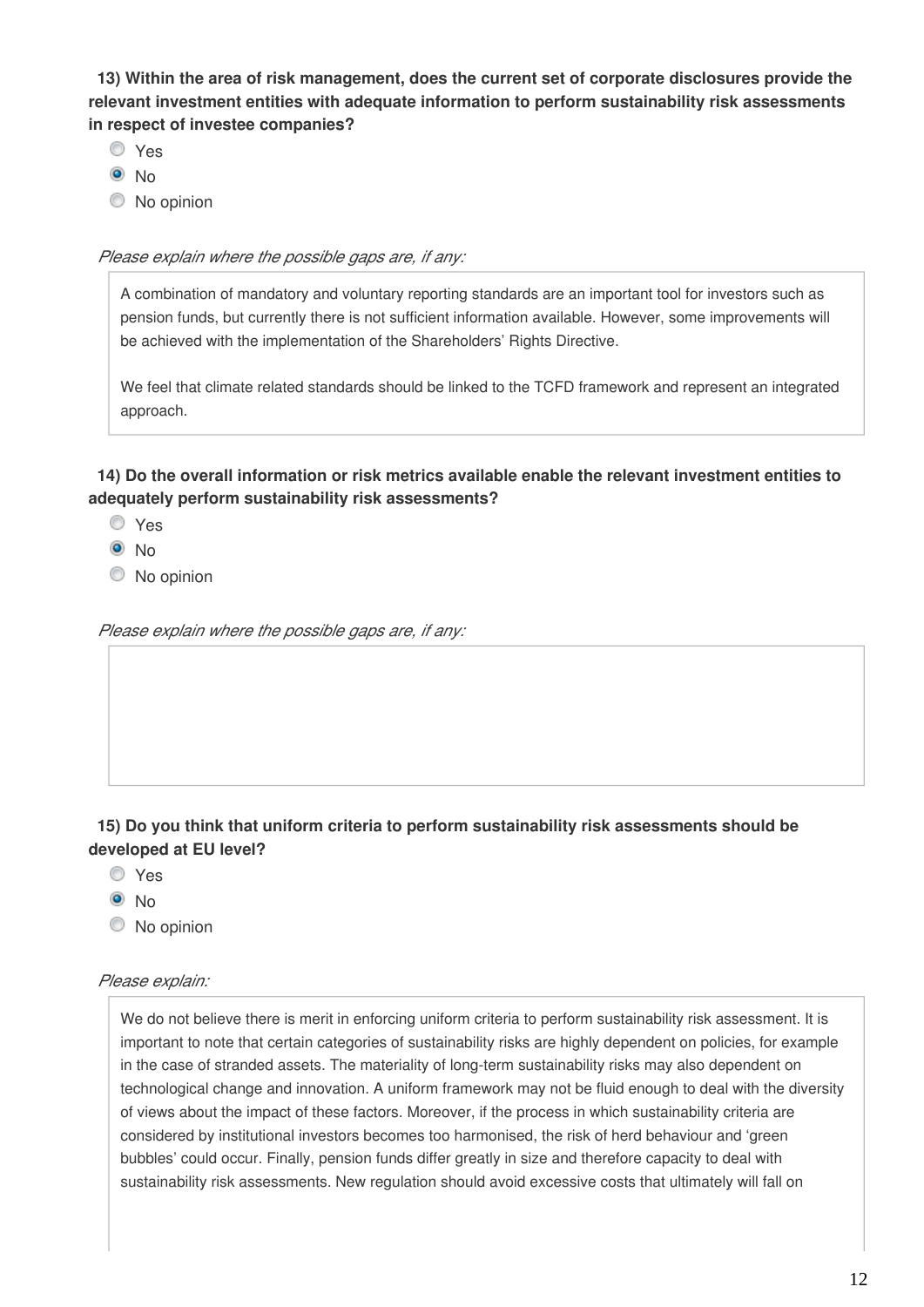pensioners. Uniform criteria may not provide the flexibility for larger funds that can spread the costs over many members to assess risks in a granular fashion and smaller funds to choose a more parsimonious method. It would therefore be preferable to issue non-binding guidelines in the area.

#### **16) In case material exposure to sustainability factors is identified, what are the most appropriate actions to be performed by the relevant investment entity?**

Pension funds have risk management processes in place to address all types of risk. These processes are supervised by national supervisors and the IORP Directive requires these processes to be effective and wellintegrated into the organisational structure and in the decision-making processes of the IORP. If material exposures are identified, this will need to be taken into account in the strategic decisions of the IORP. We therefore believe that national supervisory structure are already well-equipped to assess whether sustainability risks, if identified, are acted upon.

#### **17) Should relevant investment entities disclose how they consider sustainability factors within their investment decision-making?**

- Yes
- No
- $\bullet$  No opinion

#### *Please explain:*

Under the IORP II Directive pension funds will already be required to report if they consider ESG factors and if so, how.

**If yes, what areas should the disclosure cover? Please make a choice and indicate the relevance of disclosure within the different areas (1 is minor relevance and 5 is high relevance):**

|                        | Yes | <b>No</b> | <b>No</b><br>opinion |
|------------------------|-----|-----------|----------------------|
| Governance             | ō   |           |                      |
| Investment<br>strategy | ō   | O         |                      |
| Asset allocation       | ٥   | m         |                      |
| Risk management        |     |           |                      |
| Other                  |     |           |                      |

Relevance for governance:

- $\circ$  1
- $\circ$  2
- $\circ$  3
- $\circ$  4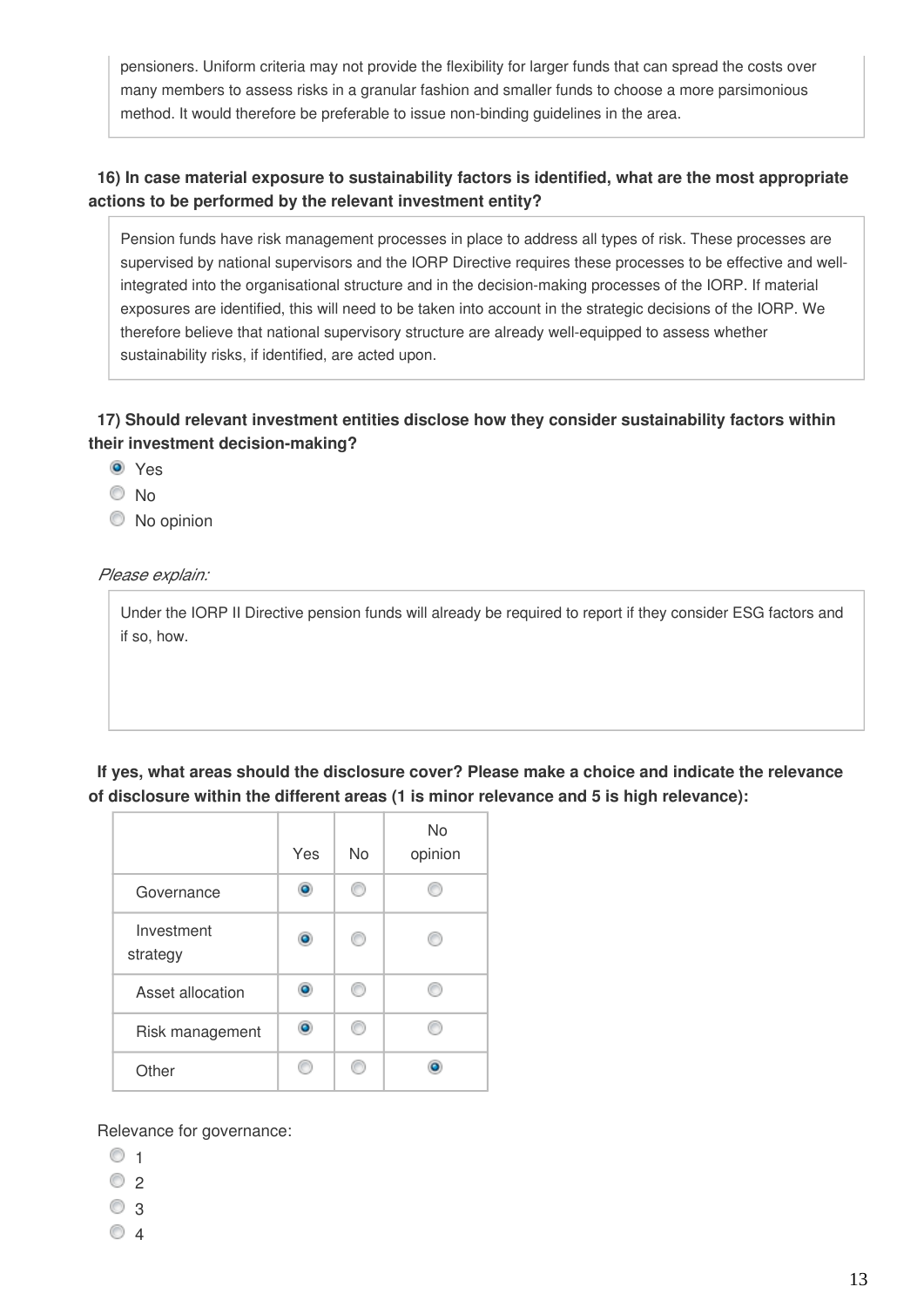$\circ$  5

Relevance for investment strategy:

- $\circ$  1
- $\circ$  2
- $\circ$  3
- $\circ$  4
- $\circ$  5

Relevance for asset allocation:

- $\circ$
- $\circ$  2
- © 3
- $\circ$  4
- 5

Relevance for risk management:

- $\circ$  1
- $\circ$  2
- © 3
- $\circ$  4
- 5

#### **If yes, where?**

|                                                   | Yes | N <sub>o</sub> | <b>No</b><br>opinion |
|---------------------------------------------------|-----|----------------|----------------------|
| Pre-contractual disclosure (e.g.<br>prospectuses) | ⊙   |                | ۰                    |
| Semi-annual/annual reports                        | ۰   | ⋒              |                      |
| Periodic reports                                  | ⋒   | ⋒              | ۵                    |
| Website                                           | ⊙   | ⋒              | ۵                    |
| <b>Newsletters</b>                                | ⊙   | m              | ۵                    |
| Factsheets                                        | ⋒   |                | ۵                    |
| Marketing materials                               | ∩   | ⋒              | ۵                    |
| <b>Others</b>                                     | A   |                | ۵                    |

### IV. Impacts for stakeholders

**18) Which stakeholder groups would incur costs and which would benefit from integrating sustainability factors within investment decision-making by relevant investment entities?**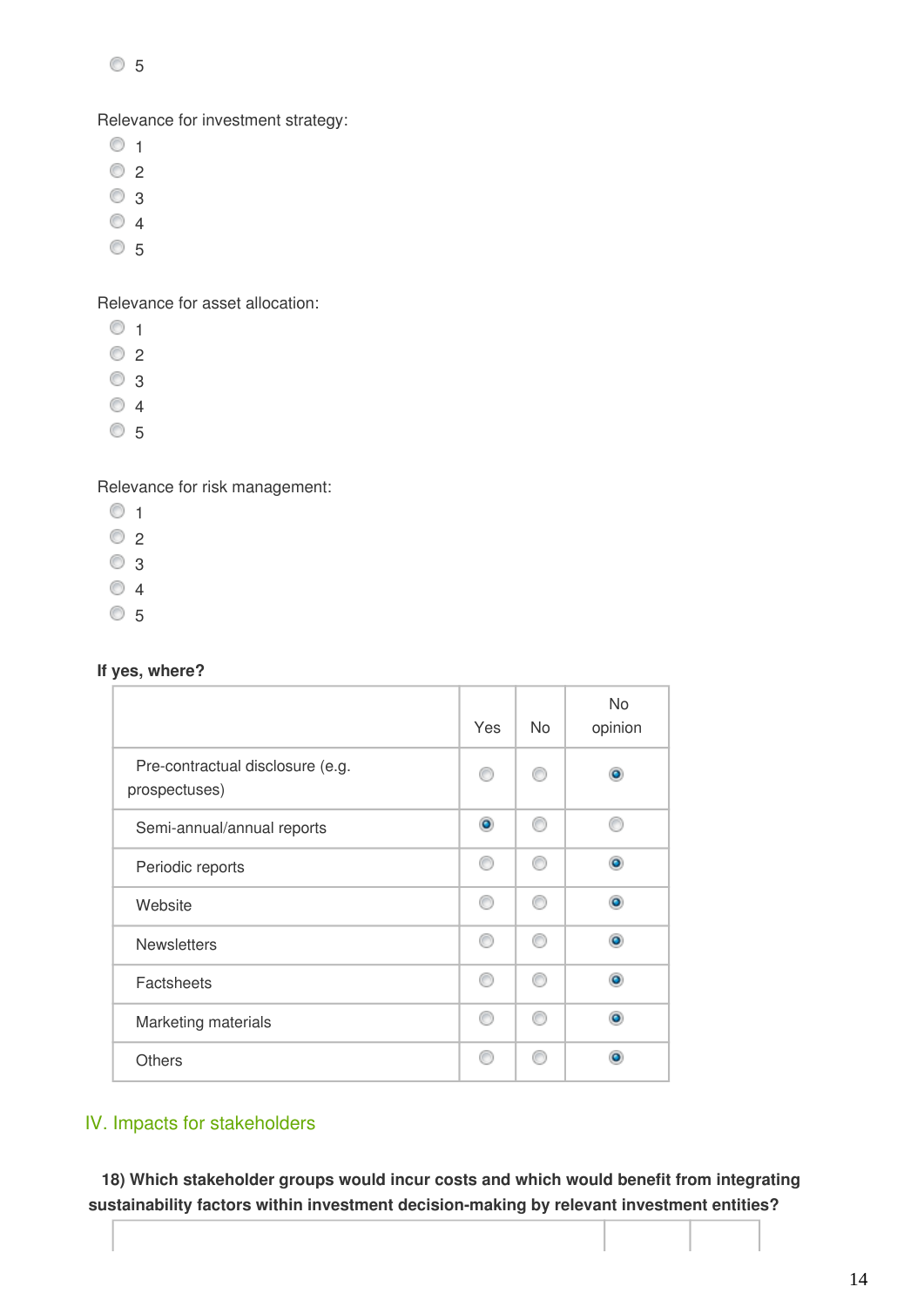|                                                                   | <b>Benefits</b> | Costs |
|-------------------------------------------------------------------|-----------------|-------|
| Occupational pension providers                                    |                 |       |
| Personal pension providers                                        |                 |       |
| Life insurance providers                                          |                 |       |
| Non-life insurance providers                                      |                 |       |
| Collective investment funds (UCITS, AIF, EuVECA, EuSEF,<br>ELTIF) |                 |       |
| Individual portfolio managers                                     | F               |       |
| General public                                                    | F               |       |
| Retail investors                                                  |                 |       |
| <b>Financial advisors</b>                                         |                 |       |
| Service providers (index provider, research providers)            |                 |       |
| Other stakeholders (please specify)                               |                 |       |

## 2.2 Questions addressed to end-investors

**1) Do you take into account sustainability factors when you choose your investment products or investment entity?**

- Yes
- No

## 2.3 Question specifically addressed to relevant investment entities

- **1) As a relevant investment entity do you consider sustainability factors?**
- Yes
- <sup>O</sup>No

**2) What would be the level of costs associated with the integration of sustainability factors in investment decision making in the different areas? Please tick the relevant box.** *(Costs as % of the AUM)*.

|                      | $< 0.5\%$<br>of the<br>AUM | $0.51%$ to<br>1% of the<br><b>AUM</b> | 1.01% to<br>3% of the<br><b>AUM</b> | $3.01\%$ to<br>5% of the<br><b>AUM</b> | $> 5\%$<br>of the<br><b>AUM</b> | <b>No</b><br>opinion |
|----------------------|----------------------------|---------------------------------------|-------------------------------------|----------------------------------------|---------------------------------|----------------------|
| Governance           | ⊙                          | O                                     | ⊙                                   | ⊙                                      | O                               | €                    |
| Investment<br>policy | ◎                          | ◎                                     | ⊙                                   | ⊙                                      | O                               | €                    |
|                      |                            |                                       |                                     |                                        |                                 |                      |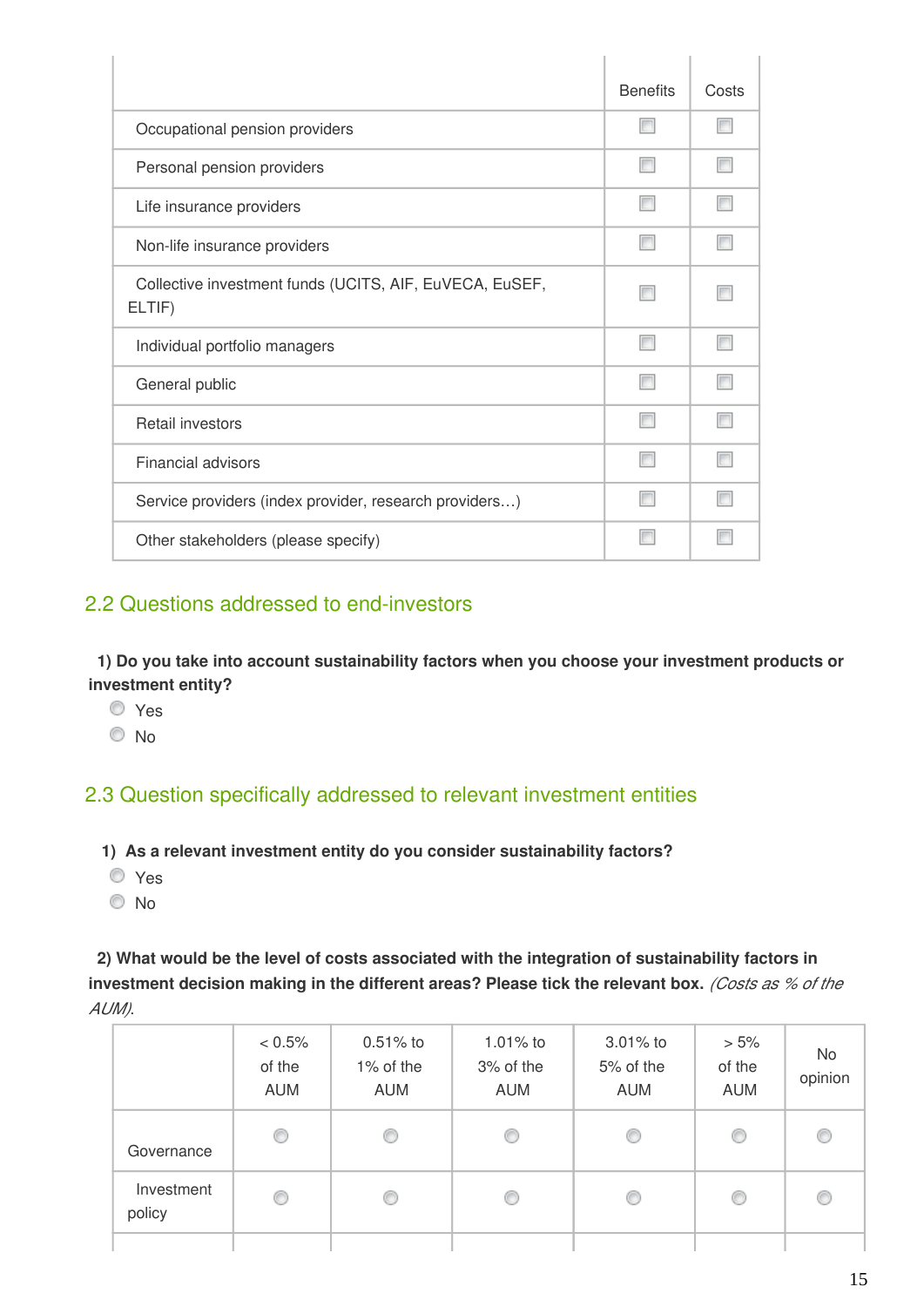| Valuation                 |   |  | w |  |
|---------------------------|---|--|---|--|
| <b>Risk</b><br>management | œ |  |   |  |
| Disclosure                |   |  |   |  |
| Overall cost              | œ |  |   |  |

**3) Please explain whether integration of sustainability factors in any of the above mentioned areas would lead to particularly significant (or potentially disproportionate) impacts in terms of costs or benefits incurred by stakeholders.**

**4) Do you engage with your clients/beneficiaries as regards their sustainability preference?**

- Yes
- © No

**5) What could be the benefits associated with the integration of sustainability factors? Please, specify and quantify where possible and relevant.**

## **3. Additional information**

 Should you wish to provide additional information (e.g. a position paper, report) or raise specific points not covered by the questionnaire, you can upload your additional document(s) here:

### **Useful links**

[More on the Transparency register \(http://ec.europa.eu/transparencyregister/public/homePage.do?locale=en\)](http://ec.europa.eu/transparencyregister/public/homePage.do?locale=en) [Consultation details \(https://ec.europa.eu/info/consultations/finance-2017-investors-duties-sustainability\\_en\)](https://ec.europa.eu/info/consultations/finance-2017-investors-duties-sustainability_en) [Specific privacy statement \(https://ec.europa.eu/info/files/specific-privacy-statement-institutional-investors-and](https://ec.europa.eu/info/files/specific-privacy-statement-institutional-investors-and-asset-managers-duties-regarding-sustainability_en)asset-managers-duties-regarding-sustainability en)